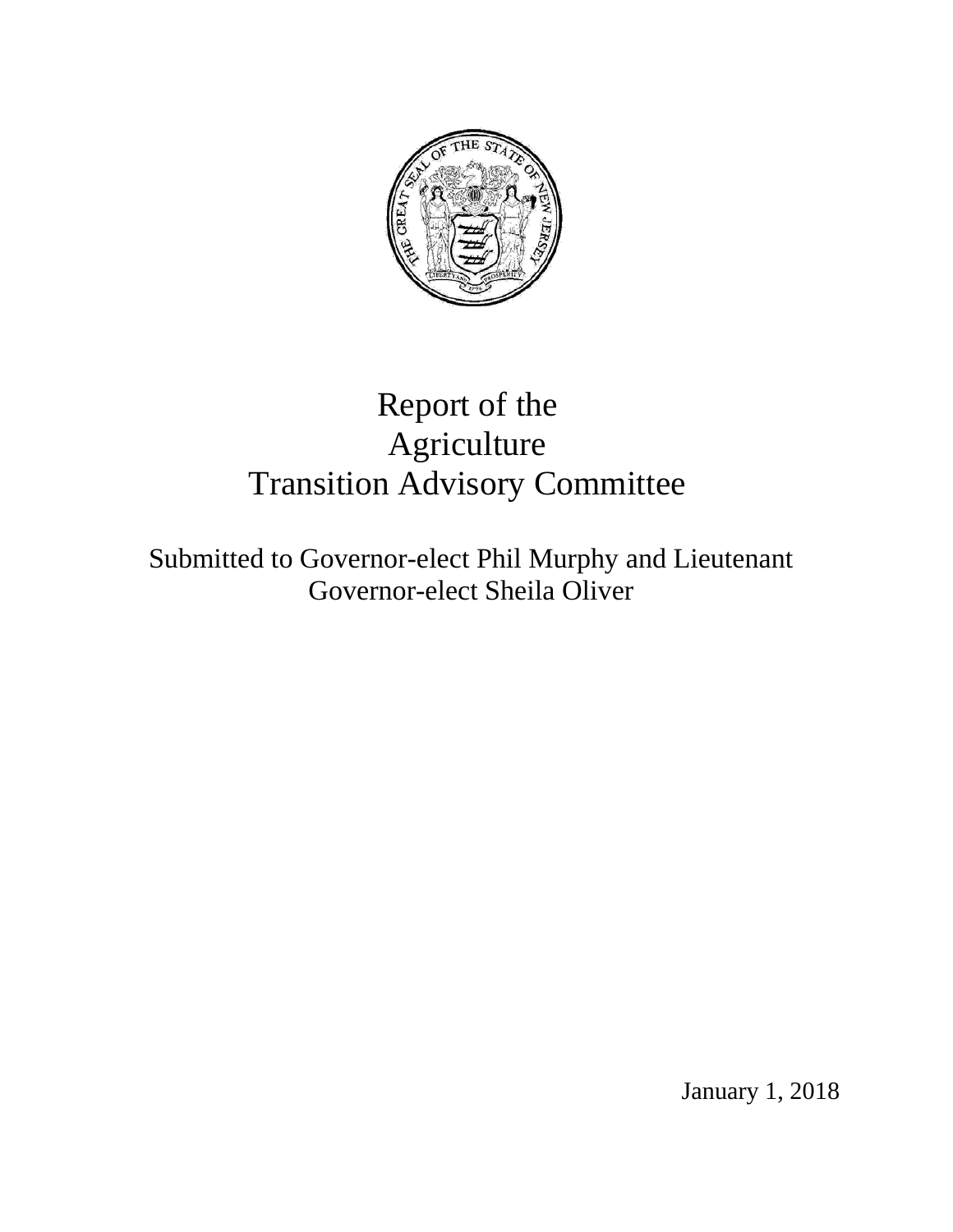#### **EXECUTIVE SUMMARY**

Agriculture is the state's third largest industry in NJ – 9,100 farms contribute an annual economic output of over \$1.1 billion. NJ is a "top 10 state" in producing multiple crops from blueberries to tomatoes. The Agriculture Transition Advisory Committee proposes that the Governor-Elect consider the following recommendations to accomplish these priorities:

#### **I. Priority: Provide 100k more NJ households with additional food assistance**

The committee recommends the Governor-elect immediately restores the "Heat and Eat" program. By spending approximately \$3.2 million from federal energy assistance accounts to increase annual energy assistance payments, the state would generate an additional \$170 million in federal Supplemental Nutrition Assistance Program (SNAP) benefits. Over 100,000 NJ households would then receive additional food assistance.

### **II. Priority: Reinvigorate Jersey Fresh and make agriculture more financially sustainable**

The Governor should direct the Department of Agriculture (DOA) to organize a stakeholder process to make recommendations on how to revive this critical NJ program. New Jersey should also join the rest of the country to permit farmers and others to sell home baked goods based on other state models that protect public health.

## **III. Priority: Enhance extension services**

NJ Agricultural Experiment Stations (NJAES) provide critical technical support services, world class research, and guidance for farmers. The Governor should include language in the FY19 budget requesting that Rutgers support NJAES by filling key positions and creating greater certainty for the program's future.

## **IV. Priority: Improve deer management**

Farmers are experiencing unsustainable crop loss from wildlife. The Governor should direct the Department of Environmental Protection (DEP) to work with the Department of Agriculture to establish a strategic deer management plan, including consideration of a single annual farmer depredation permit, valid seven days a week.

# **V. Priority: Support urban, niche and beginner farmers**

The Secretary of Agriculture should work with NJAES to expand opportunities for urban, niche, and beginner farmers by increasing access to land. The State should also permit farmers with fewer than five acres of land to accept SNAP and WIC benefits.

## **VI. Priority: Build environmental partnerships with NJ farmers**

DEP should encourage best management practices to address the impact of climate change on farms and water pollution. The Governor should also consider providing low interest loans for farmers transitioning to practices that reduce carbon in the atmosphere and pollution.

## **VII. Priority: Rural economic development**

The Governor should empower the DOA to develop a sustainable rural economic growth strategy. This plan should include expanding broadband internet access in rural communities and exploring the establishment of the Coastal Plains Wine Corridor.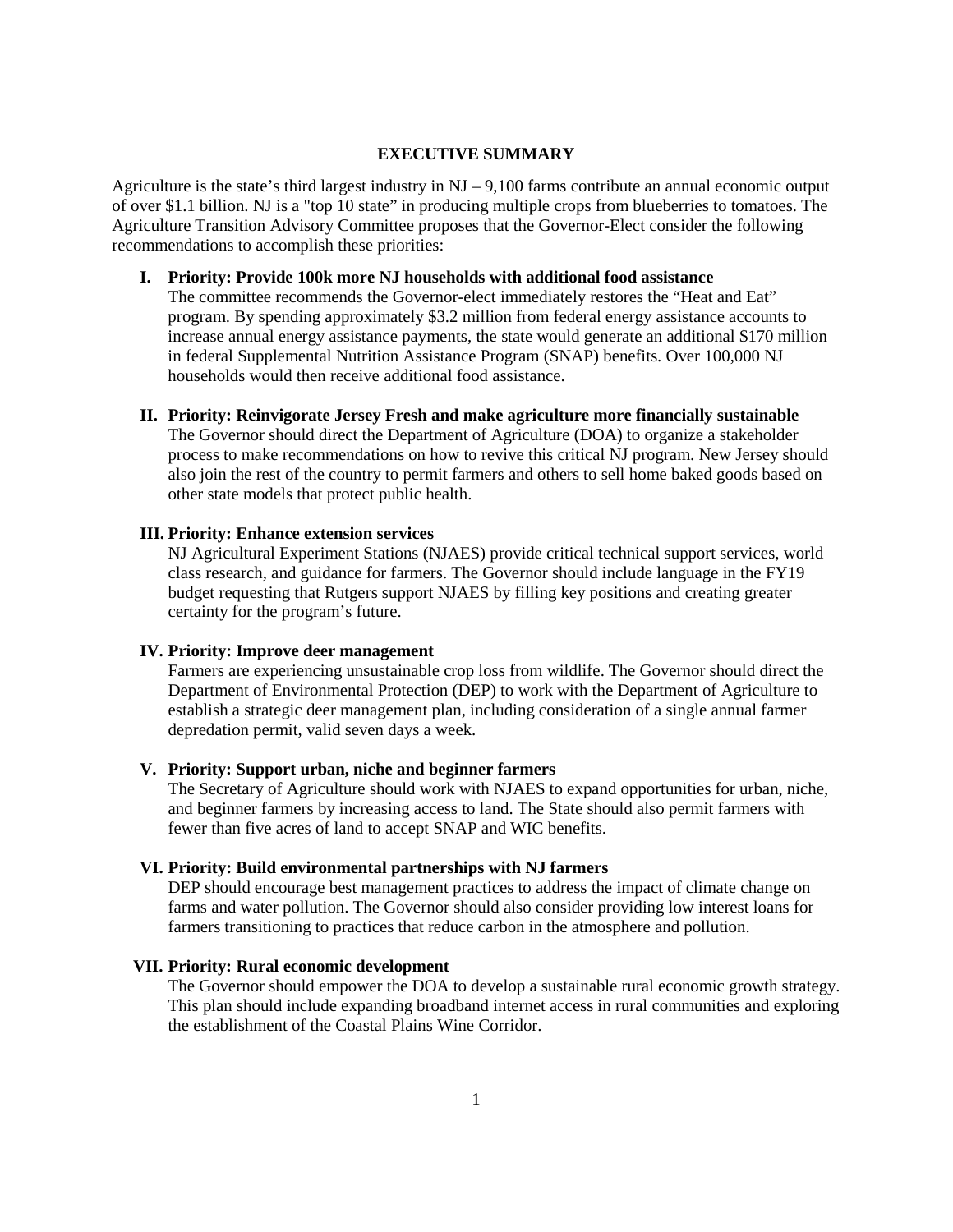#### **REPORT**

### **I. PRIORITY: FEED THOUSANDS OF MORE NJ RESIDENTS**

#### **i. Recommendation: Support the "Heat and Eat" program**

New Jersey has an opportunity to increase a critical nutrition program for thousands of NJ residents under the federal "Heat and Eat" program. Governor Christie eliminated this program and vetoed numerous legislative attempts to make a minimum Low Income Home Energy Assistance Program (LIHEAP) annual payment of \$21 per household in order to qualify for a standard utility allowance under the Supplemental Nutrition Assistance Program (SNAP). NJ Policy Perspective has found that maintaining the "Heat and Eat" program would bring \$53 in benefits for every dollar invested. By spending approximately \$3.2 million to increase its annual energy assistance payment to \$21 per household, the state would generate \$170 million in federal SNAP benefits. This \$3.2 million might not even have to come out of New Jersey's coffers; most other states that extended Heat and Eat are using federal funds from the LIHEAP program. The committee highly recommends the Murphy Administration immediately restore the "Heat and Eat" program. By restoring this program, over 100,000 NJ households will receive additional food assistance.

## **ii. Recommendation: Coordinate and streamline food insecurity programs**

Food insecurity programs such as SNAP, WIC, School Breakfast, School Lunch, Special Milk Program, Child and Adult Care Food Program, Food Assistance for Disaster Relief, Fresh Fruit and Vegetable Program, Summer Food Service Program and Farmers Market Nutrition Programs are currently funded and managed across multiple departments. The lack of coordination and distinct locations for all of these food related programs results in confusion that inhibits efficient service delivery. The committee recommends that the Governor consider centralizing these programs into two departments to increase efficiencies and reduce administrative costs: Agriculture and either Human Services or Health. More research is needed on federal requirements that specific programs reside at a specific agency. Success is measured by increased utilization and more efficient service delivery.

Similarly, the state should work with the federal government to streamline the application process for these programs. Non-school entities are allowed to operate multiple child-nutrition programs but they are required to submit applications for each. Streamlining the process to allow public and private organizations to complete one application would remove some of the administrative burden. The application process is currently a federal requirement. The committee recommends Governor-elect Murphy work with the state's Congressional delegation to urge USDA to streamline applications and thereby increase utilization. There should be no cost.

In addition, the programs within the School Nutrition Programs in the Department of Agriculture are the National School Lunch Program, the School Breakfast Program, the After-school Snack Program, and the Special Milk Program. These programs are available to eligible public and nonprofit private schools and child care institutions. Access, utilization, non-payment and bullying in cafeterias are problems with the programs that need to be addressed. Applications for these programs should be made easier for schools and parents. The committee recommends that the Governor support creating one streamlined online application for school districts and nonprofit nonpublic schools. This would save money and time and increase efficiency by eliminating the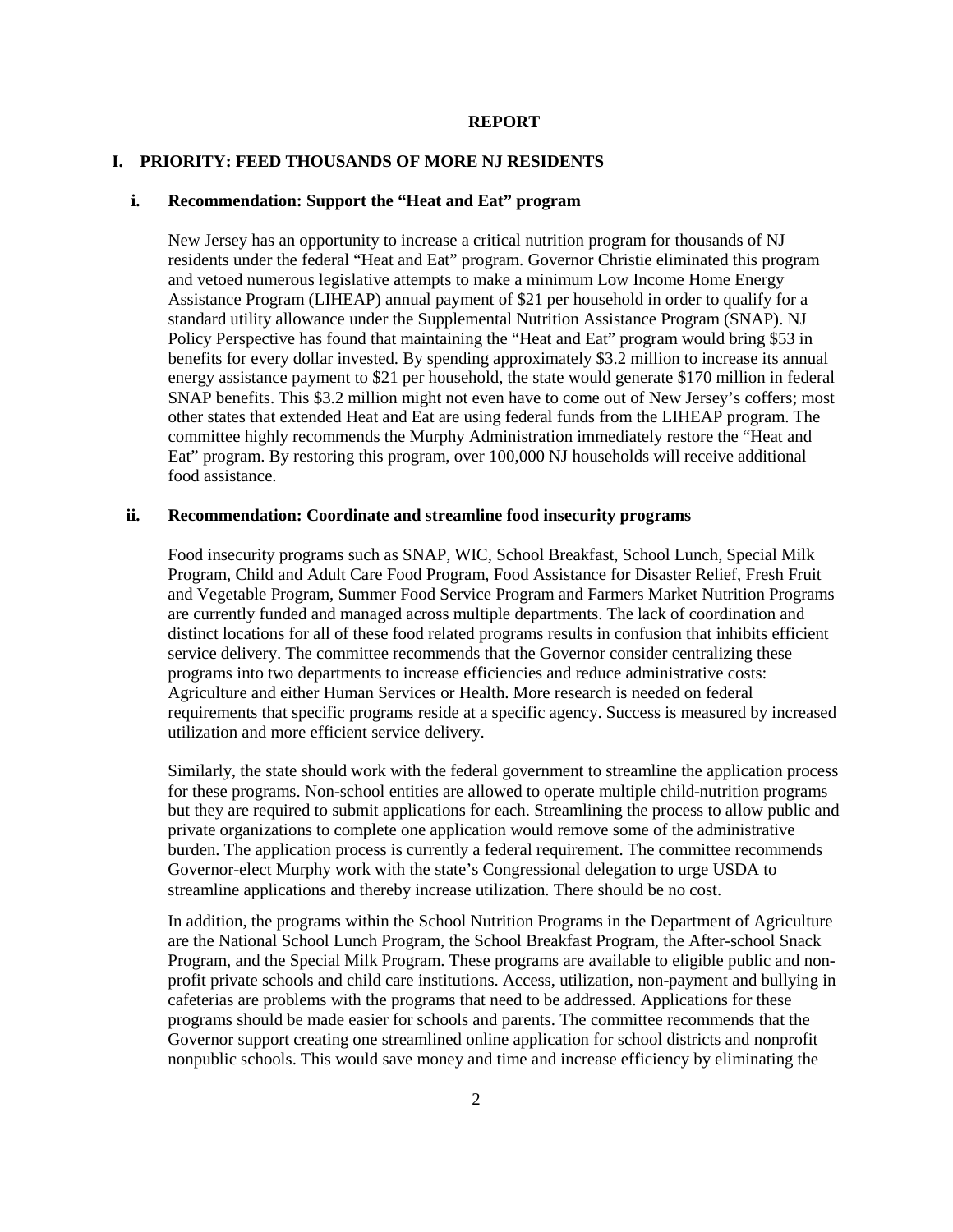manual entry of student information from thousands of paper applications. Cost should be minimal. Increased program utilization rates are a measure of success.

### **iii. Recommendation: Notify parents of food programs**

The Summer Food Service Program provides critical food security to thousands of children across the state. This program fills a critical gap when students do not have access to the schoolbased nutritional programs. Unfortunately, the DOA has failed to notify students promptly when new summer food service sites are created. The committee recommends that the Governor support requiring that students be notified by their schools before school closes for the summer to increase utilization and awareness of these important programs.

## **II. PRIORITY: REINVIGORATE THE "JERSEY FRESH" PROGRAM**

The Jersey Fresh program is vital to the success of New Jersey farmers. However, drastic funding cuts over the course of a decade from a peak of \$1 million down to \$50,000, have all but shuttered the successful marketing campaign. The current budget barely covers the cost of the inspection and grading program. Competition from surrounding states, such as Pennsylvania's "PA Preferred program" has increased.

The program has seen several branding campaign expansions through the years such as Jersey Grown, Jersey Bred, Jersey Seafood, and Jersey Firewood. The current budget barely covers the cost of the inspection and grading program.

Within the first 100 days, the Governor should direct that the Department of Agriculture convene a stakeholder process with farmers, retail food outlets, marketing and university experts, and other interested parties to gather innovative ideas on how to reinvigorate the Jersey Fresh campaign. Special attention should be paid to co-branding, cross promotions, public-private partnerships and working with the state's major institutions. This process should lead to a set of recommendations presented to the Governor.

In addition, the Governor should consider:

- Expanding the definition of Jersey Bred to include all poultry and livestock.
- Creating new incentives for Jersey Fresh promotion at supermarkets, broadcasting the "Buy Jersey Fresh" message on electronic traffic message signs for periods through the growing season and using other unique avenues for messaging where the state is already interacting with the public, such as providing promotional materials when processing paperwork at the DMV. The Division of Travel and Tourism could be distributing "Jersey Fresh" promotional materials as well.

## **III. PRIORITY: MAKE AGRICULTURE MORE FINANCIALLY SUSTAINABLE**

Farmers also need access to new business development opportunities. New Jersey is the only State in the country without a law allowing home baked goods to be sold legally. The committee recommends joining the rest of the country to permit farmers and others to sell home baked goods based on other state models that protect public health. Other areas that should be considered include: allowing farm beer and cider brewing bill similar to NY State, and legalizing the production of industrial hemp. Allowing more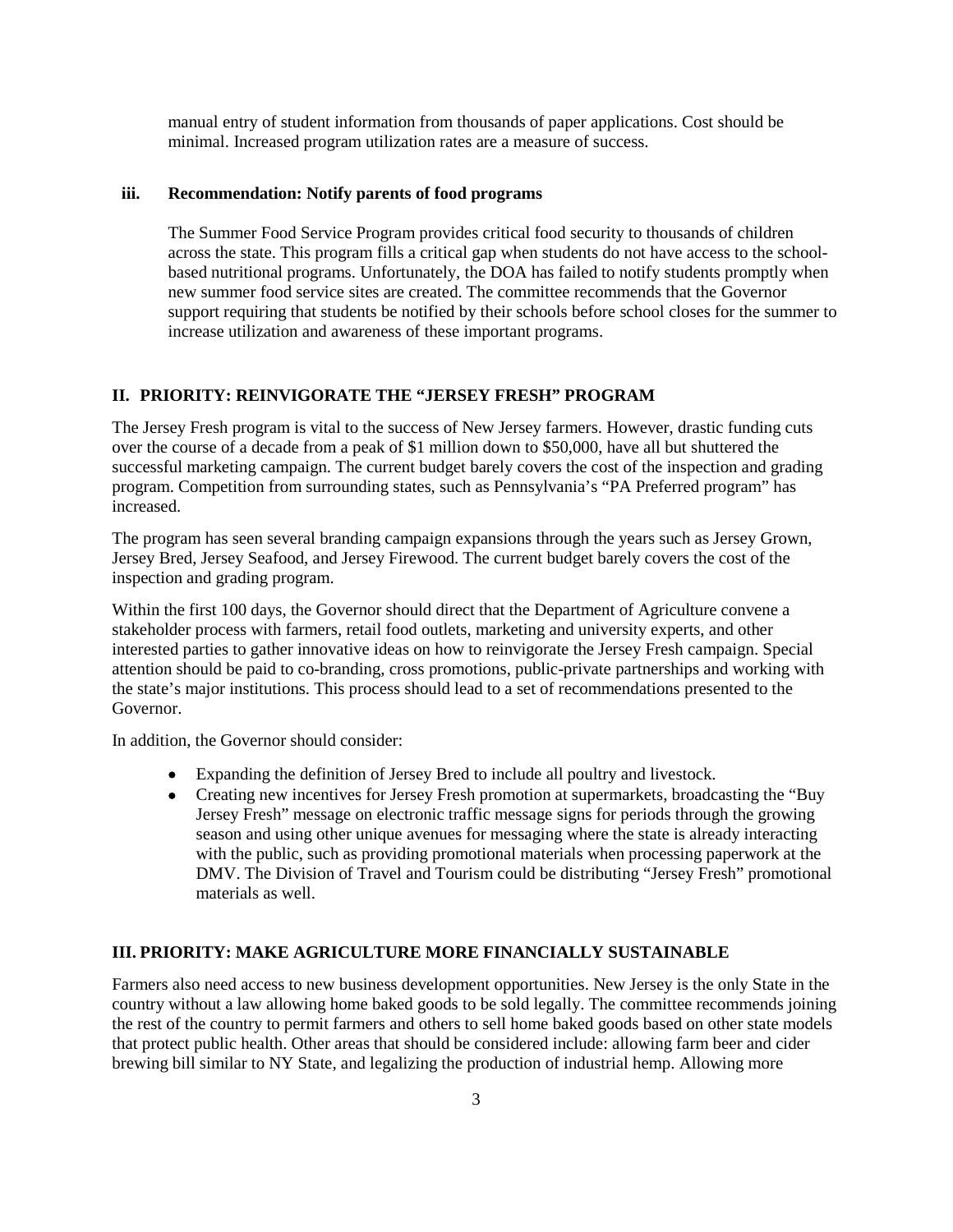activities that tap into the market for "agri-tainment" or "agri-tourism" on preserved farms will be crucial in allowing these farms to adapt to future market conditions. These actions may have nominal costs for departments implementing newly implemented laws. However, some of this should be offset with permit or licensing fees where appropriate. Success will be measured if these laws are enacted.

New Jersey's State government spends millions of dollars on the procurement of fresh produce for its departmental commissaries, school cafeterias and in-house catering. The committee recommends that the Murphy Administration consider creating a performance-based program that prioritizes the procurement of produce from New Jersey based farmers. The DOA working with the Department of Treasury could identify key performance metrics that will advance key state goals such as reducing pollution, energy and water use and economic goals.

The New Jersey horse racing industry has struggled in recent years with a reduction in competitive purses at the State's racetracks as well as smaller incentives for breeder programs. In 2009, the percentage of horse farms in the farmland preservation program was 11%. Horse farms comprised 8% of the total acres preserved. Acreage supported by equine-related interests made up 25% of the total farmland in New Jersey. The committee recommends the Governor-elect take action to clarify the production exemptions for the horse industry as they relate to stall rentals. Confusion on this issue has plagued small equine business owners. To support this important agricultural sector, the committee recommends lifting the federal sports betting ban. This action could bring significant resources to our racetracks from the \$150 billion sports betting market. This money could help revitalize the struggling racing market as horse tracks are legally able to offer sports betting under State law. This summer the Third Circuit court upheld the lower court ban on sports betting. The Thoroughbred Horsemen's Association and the State of New Jersey appealed the ruling to the US Supreme Court and arguments were recently heard. A decision in the State's favor would infuse much needed revenue into the struggling industry and at no cost to the State. Success would be measured by an increase in purse money, longer racing seasons, and increased interest in the state's races.

# **IV. PRIORITY: SUPPORT NEW JERSEY AGRICULTURAL EXPERIMENT STATIONS AND OTHER EDUCATION PROGRAMS**

NJ Agricultural Experiment Stations (NJAES) are critical to the state's agriculture industry. Through its Cooperative Extension offices in all 21 NJ counties, NJAES (housed at Rutgers) is the main source of technical support that farmers, ranchers, the nursery industry, and landscape professionals use to make sound land-use decisions. In addition, nine off-campus centers focus on agricultural research along with the world-class research center on the George H. Cook Campus. Unfortunately, between 2008 and 2016, the State withdrew 24% of NJAES' funding.

The budget deficit of over \$8 million has caused a hiring freeze and announcement of potential cooperative extension staff lay-offs. Further loss of expertise and experience, as cooperative extension staff become eligible for retirement in the next few years, is unsustainable for the state's agriculture programs. In addition, the committee is concerned about NJAES recently pulling county-level agents into state-level program director roles without replacing the county-level position.

The committee recommends that the Governor work with the Legislature to include budget language in the FY18 budget urging Rutgers to support NJAES by filling key positions. Further, the committee recommends if Rutgers is unable to resolve the issue within a reasonable timeframe, the NJAES funding should be separated from Rutgers FY2019 budget as a distinct line item.

Agriculture education in colleges and high schools for the mechanical and horticulture skills needed for farming should also be supported. Similarly the committee recognized the importance of youth programs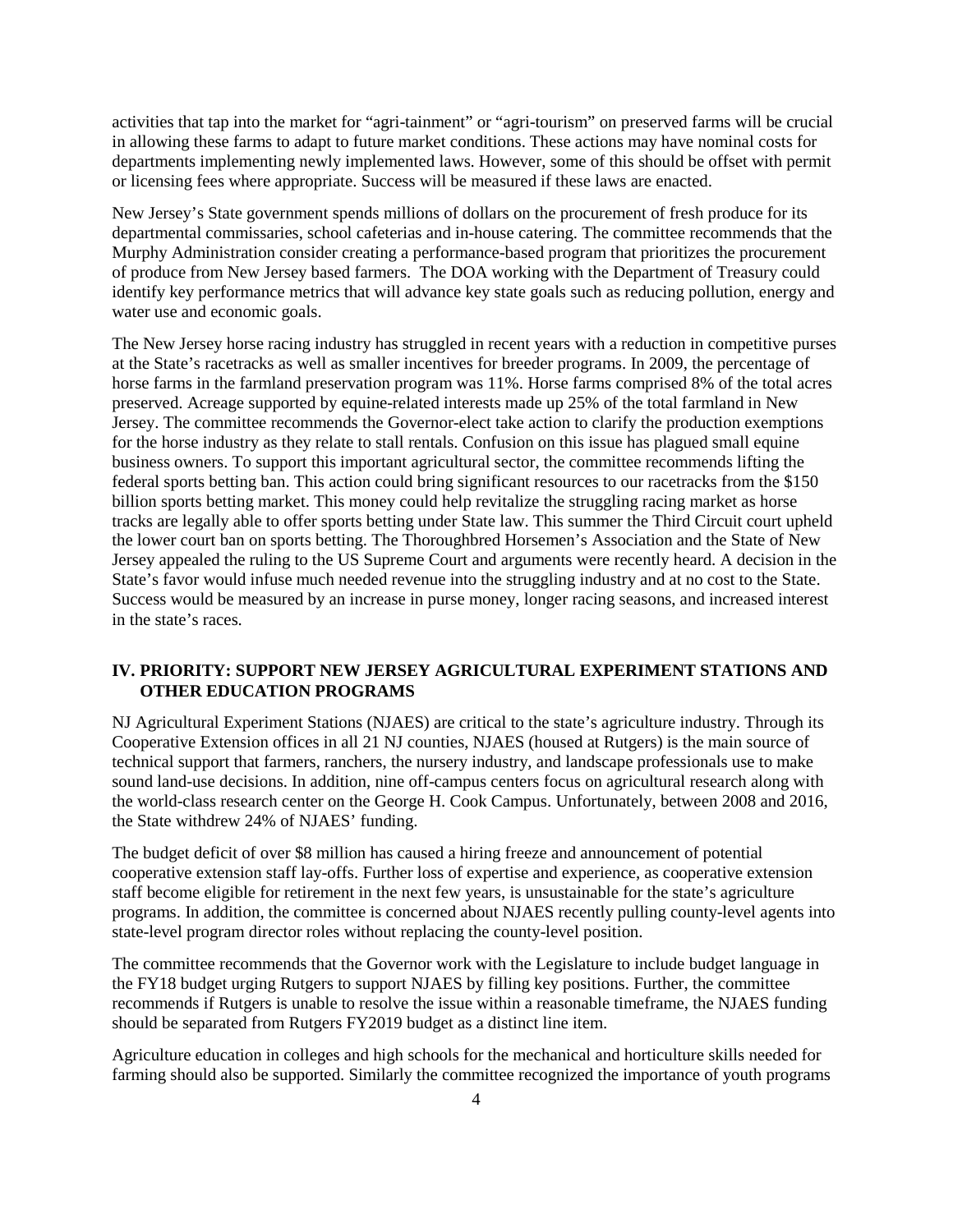such as Future Farmers of America (FFA), 4H, and Vo-tech. The average age of a New Jersey farmer is sixty. The next generation of farming families may not have the same interest in farming as previous ones did. The state has invested tremendous resources to preserve farmland with an expectation that the land remained farmed.

# **V. PRIORITY: EXPANDING WILDLIFE MANAGEMENT CONTROLS & DEVELOPING NEW TACTICS**

Wildlife damage to agricultural crops remains a chronic concern for New Jersey farmers. Farmers report routinely experiencing annual crop losses of up to 40% from wildlife. Deer populations are also a public health concern given the burden tick borne illnesses place on our health care system, not to mention the reduced quality of life experienced by those suffering from illnesses such as Lyme disease. Deer are also a major cause of traffic accidents. Furthermore, the overpopulation of deer is contributing to a loss of critical habitats needed to maintain native species and biodiversity.

The committee recommends that the Murphy Administration direct the DEP to work with the Division of Fish and Wildlife and the Department of Agriculture to establish a strategic deer management plan that develops target population numbers for a sustainable herd. The Plan should address providing immediate relief for farmers by establishing a single annual farmer depredation permit, valid seven days a week, for all wildlife specifics. The permit could be renewed automatically if prior year crop damage occurred. The Plan should also consider:

- Conducting a re-evaluation of deer populations, similar to the infrared aerial study done in 1997;
- Investigating ways to increase allowable deer hunting if meat is to be donated to food banks;
- Expanding the current regulation that allows farmers to hunt property they own with a farmer license to include farm properties they lease as well;
- Allowing bow hunting during the summer months;
- Identifying high priority state land where focused wildlife management is needed;
- Whether the implementation of the Right to Farm Act's requirement to prepare Agricultural Impact;
- Adopting an "Earn-A-Buck" program that could be implemented for all seasons in every zone, with an increase in the number of does taken per buck until the population has reached a scientifically acceptable level.
- Providing liability protection for landowners from the responsibility for game code violations committed by hunters while hunting on the landowner's property and other liability issues; and
- Investigating the possibility of classifying deer as varmint, at least in the most over-populated zones.

These recommendations can be performed by existing department staff. These measures will be deemed a success when farmers have a reduction in annual crop loss; residents experience fewer car accidents with deer, increase in native vegetation in precious ecosystems and there is a reduction in Lyme disease.

# **VI. PRIORITY: SUPPORT URBAN, NICHE AND BEGINNER FARMERS**

Farm management tends to lack diversity in New Jersey. Other states have studied how lack of land access, farming education, farm employment and other barriers have entrenched that lack of diversity and the State could benefit from a careful review of the policy recommendations in those studies. Land access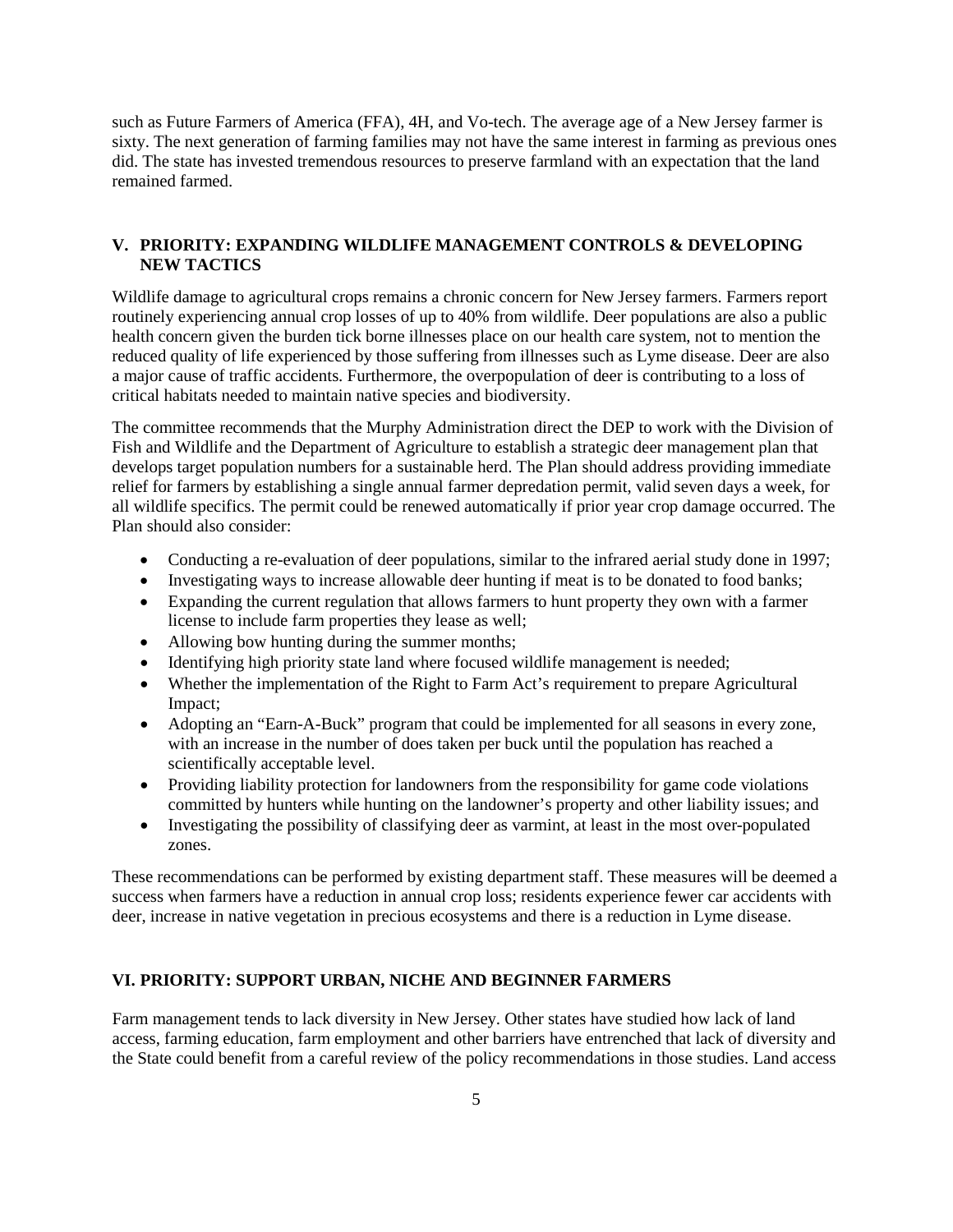is commonly acknowledged as the number one barrier for anyone attempting to transition to production agriculture. This is especially difficult for beginner farmers, small, organic, niche, and urban farmers.

The committee recommends all departments and agencies adhere to the provisions of 4:1C-45 and identify unencumbered unutilized parcels of land. The Governor could provide special access to parcels under five acres for lease to urban, niche, small, organic, and beginner farmers. Parcels larger than five acres could be made available for lease to any farmer within the state. The committee also recommends that the Governor consider eliminating the following barriers: extend tax benefits to farms under five acres if it is the primary source of family income; extend right to farm protections to farms under five acres; remove the department of health regulation that prohibits farms under five acres from accepting SNAP and WIC; direct the DOA to develop a state-level program that aggregates the expanding types of urban agriculture initiatives, work with educational institutions, the private sector and nonprofits toward the abatement of food deserts and the expansion of economic development opportunities in urban areas related thereto; limit all state owned land leases to in state residents and businesses unless no other applicant applies; encourage local planning and zoning boards to encourage urban farming as a means of ending urban food deserts; encourage farm workers to become managers and owners by establishing loan programs at EDA specifically for beginner farmers to purchase equipment; establish a pilot program in Green Acres for acquiring land in urban areas for community farms and pollinator habitat. The cost to implement these reforms should be minimal, if any, as all functions can be performed by existing department/agency staff and resources. Success should be measured by increasing the diversity in the New Jersey farming community and establishing more small, niche, urban, organic and beginner farms.

#### **VII. PRIORITY: CLIMATE SOLUTIONS & GREEN INFRASTRUCTURE ON FARMS**

Climate change is already resulting in decreased yields, weather related die offs, and less predictability. In addition, reducing water pollution and flooding, improving native wildlife habitat continues to be a high priority. The Committee recommends that the Murphy Administration should encourage the use of best management practices, such as use of cover crops and reduced till, that can decrease soil erosion, improve water infiltration, sequester carbon, and increase nutrients and organic material in the soil. These practices can reduce the consumption of water, fertilizer, and fuel while increasing overall yield, improving the farm's bottom line, and providing temporary cover and forage for wildlife. Installing native vegetative buffers can further improve the sustainability of a farm by reducing soil erosion, decreasing sediments and nutrients entering nearby waterways, and decreasing flooding while providing important resources to New Jersey's native wildlife. The recent SADC efforts to encourage these practices on preserved farms should be supported. The unique and trust based relationships between Rutgers Extension staff and working farmers should be used to promulgate these techniques. In addition, consideration should be given to making low interest loans available through EDA to farmers transitioning from traditional agriculture methods to practices that utilize innovative methods to reduce pollution including carbon. The state should encourage the DEP to consider common-sense rules for farm based composting and recycling of food wastes and brush and lawn wastes where the products of those activities are to be used on farm.

The State should maximize all federal grants and other programs to protect waterways and forested ecosystems. The partnerships between the U.S. Natural Resources Conservation Service, state agencies, nonprofits, cooperative extensions and others should be expanded especially in key areas such as the Delaware River basin.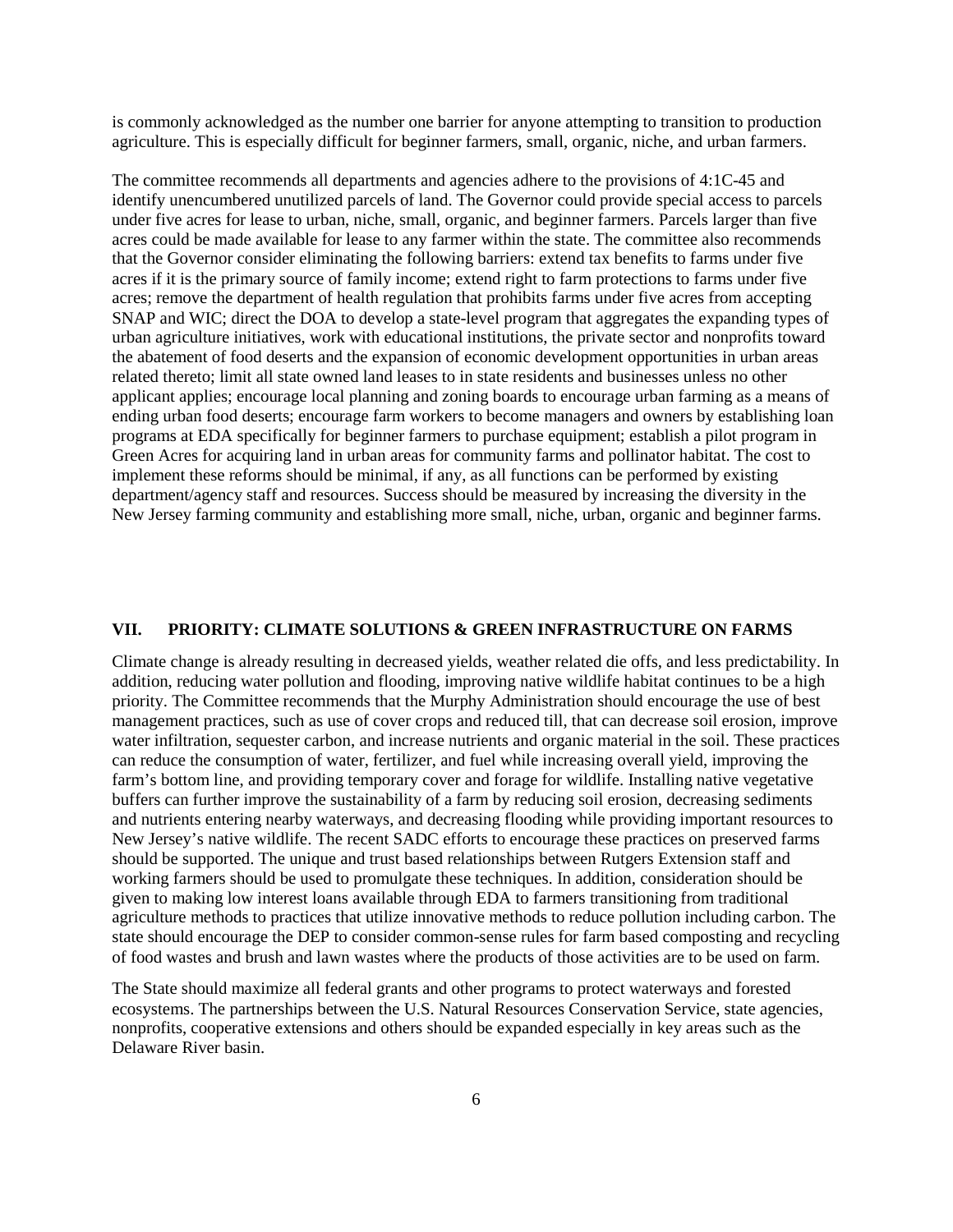# **VIII. PRIORITY: SUPPORT CRITICAL AGRICULTURAL RESEARCH WITH IMPROVEMENTS TO THE PHILLIP ALAMPI BENEFICIAL INSECT REARING LABORATORY**

The Phillip Alampi Beneficial Insect Rearing Laboratory, a 21,000 square-foot special use facility constructed in 1985, is one of the nation's leaders in the discovery, research, and rearing of beneficial insects for traditional agricultural lands and forests. The biological pest control methods developed at this facility allows state entomologists to establish insect rearing techniques and mass produce beneficial insects which, when released, help reduce invasive insect and weed populations. These entomologists are the first line of defense against pest exposure from imports through our massive port system. Last year alone 6.25 million shipping container units, 47 million tons of bulk cargo, 663,000 vehicles, and 140,000 tons of break bulk cargo came through our northern Port of New York and New Jersey. The laboratory has reduced residents' exposure to thousands of tons of pest control agents, thereby reducing the impact of these chemicals on the environment by employing insects to kill said pests.

The current administration has failed to prioritize necessary repairs at this facility and financially constrained the laboratory by freezing fees it charges for services (the fees were also frozen at the NJDA Animal Health Diagnostic Laboratory and the NJDA Plant Laboratory). The committee recommends that the Governor urge the Commission on Capital Budgeting and Planning to prioritize full restoration of capital funding for repairs at the Phillip Alampi Research Laboratory. These funds will provide for the installation of new HVAC equipment, ductwork, and piping; installation of a building automation system; and revise the electrical power system to comply with current building codes. Portions of the building have remained closed for a decade now as a result of deteriorating conditions and these improves will allow the staff to use more laboratories to compete for more research dollars and to rear insects. This funding should come from the Commission on Capital Budgeting and Planning's budget. The measure of success is a full utilization of all facility laboratories, increased yield of insects, and market rate charges for services.

# **IX. PRIORITY: DEVELOP A RURAL SUSTAINABLE ECONOMIC GROWTH STRATEGY**

Special attention is needed to NJ's rural communities which have unique challenges in maintaining important services and sustainable economic growth. The committee recommends that the Governor empower the DOA to development a sustainable rural economic growth strategy. This plan should include expanding broadband internet access in rural communities and exploring the establishment the Coastal Plains Wine Corridor.

The governor should also work to receive more federal funding and grants for rural areas and projects from the federal government.

## **i. Recommendation: Deploy strategy for broadband internet in rural communities**

Access to broadband internet is a fundamental requirement in the 21st century economy. Children that live in areas lacking broadband have difficulty completing school assignments. Businesses have no ability to maintain and operate websites which eliminates the fastest growing customer base. People living in rural areas without internet have less economic opportunity, which leads to entrenched poverty. New Jersey rural families living in poverty are the invisible poor.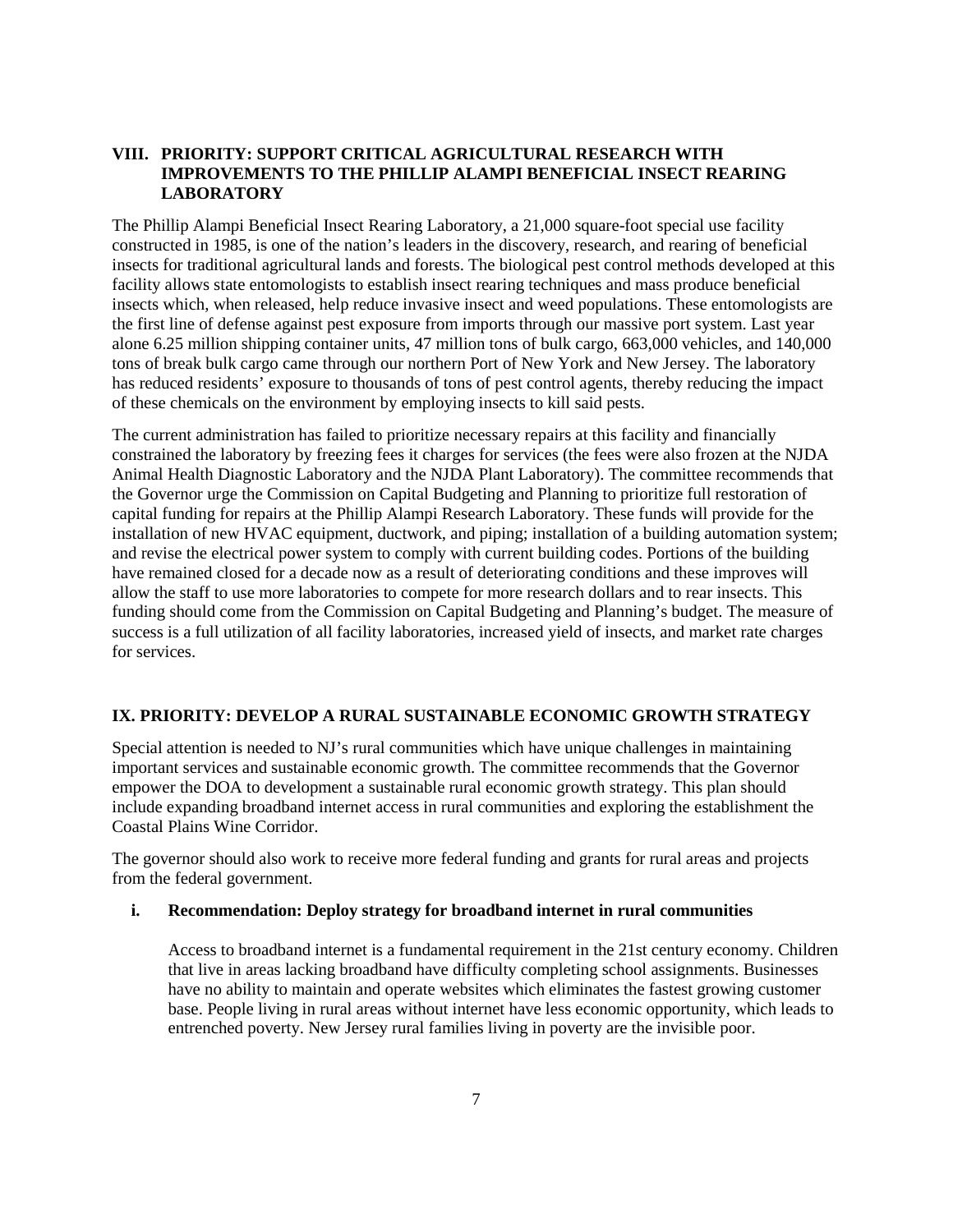The committee recommends that the Governor elevate the need for broadband access to all New Jersey residents. The BPU should work in consultation with the Department of Agriculture to explore all solutions to end the digital divide by finding a responsible way to provide access to broadband internet for those our government has made to feel invisible during this last administration. The current BPU negotiation with Verizon is woefully inadequate to address the broader problem of access for all rural communities. Nor should the burden to provide broadband be placed solely on one company. The new administration recognizes that providing a stronger and fairer economy means having access to broadband internet. The committee also urges the administration to implore all of our federal representatives to visit these rural communities and take a message back to Congress that New Jersey needs more than a one size fits all "urban" designation for our state which prohibits us from competing for numerous federal programs, including programs that would address internet access in our rural communities. Perhaps cost sharing deployment of infrastructure with internet service providers while requiring a certain volume of residents commit to subscribing within a given area should be explored. Increased access to broadband internet in rural communities would indicate success of this measure.

# **ii. Recommendation: Create Coastal Plains Wine Corridor Study Task Force**

Winery and vineyard production has expanded rapidly over the past two decades. Expansion is naturally concentrated heavily in one geographic region, creating a unique opportunity to brand this region as its own distinct tourist destination. The growing number of wineries in the southern counties of Atlantic, Burlington, Camden, Cape May, Cumberland, Gloucester, Ocean, Monmouth and Salem will pave the way for an even greater tourist economy in decades to come. These counties are entirely or partially designated by the federal government as an American Viticulture Area known as the Outer Coastal Plains, which covers over 2.25 million acres in southeastern New Jersey.

The committee proposes a regional designation, to brand and promote all the relevant counties as the "Coastal Plains Wine Corridor." This branding should include but not be limited to visually pleasing signage on highways in the region welcoming tourists to the "Coastal Plains Wine Corridor." As part of the branding and visibility program, the State should establish a sister program for towns and counties within the region to participate by branding themselves as a "Coastal Plains Wine Town or County" or "Jersey Fresh Wine Town or County." Any town or county willing to adopt the designation and accompanying signage would be required to participate fully with local wineries that ask for way-finding signs as part of programs like the Tourist Oriented Directional Signing Program (TODS).[1](#page-8-0) The administration should also eliminate all remaining barriers to participation by wineries in TODS or any other similar program.

The Coastal Plains region can compete to become the Napa Valley of the East, but this burgeoning economy requires acknowledgment and resources to realize its full potential. The State should aggressively promote wine tourism in the area with the highest density of vineyards and help farmers transition towards this crop. Grapes are a high-value crop that have helped many farmers stabilize their business enterprise. The committee recommends that a special program in the Economic Development Authority (EDA) be developed in consultation with expertise from the Rutgers Agricultural Experiment Station Program. These wineries should have access to EDA loans for winery expansion, vineyard establishment, and equipment purchase. Vineyard

<span id="page-8-0"></span><sup>&</sup>lt;sup>1</sup> Note that, this branding campaign may not be appropriate for Cape May County, as the county is pursuing a distinct USDA ACA designation with the federal government.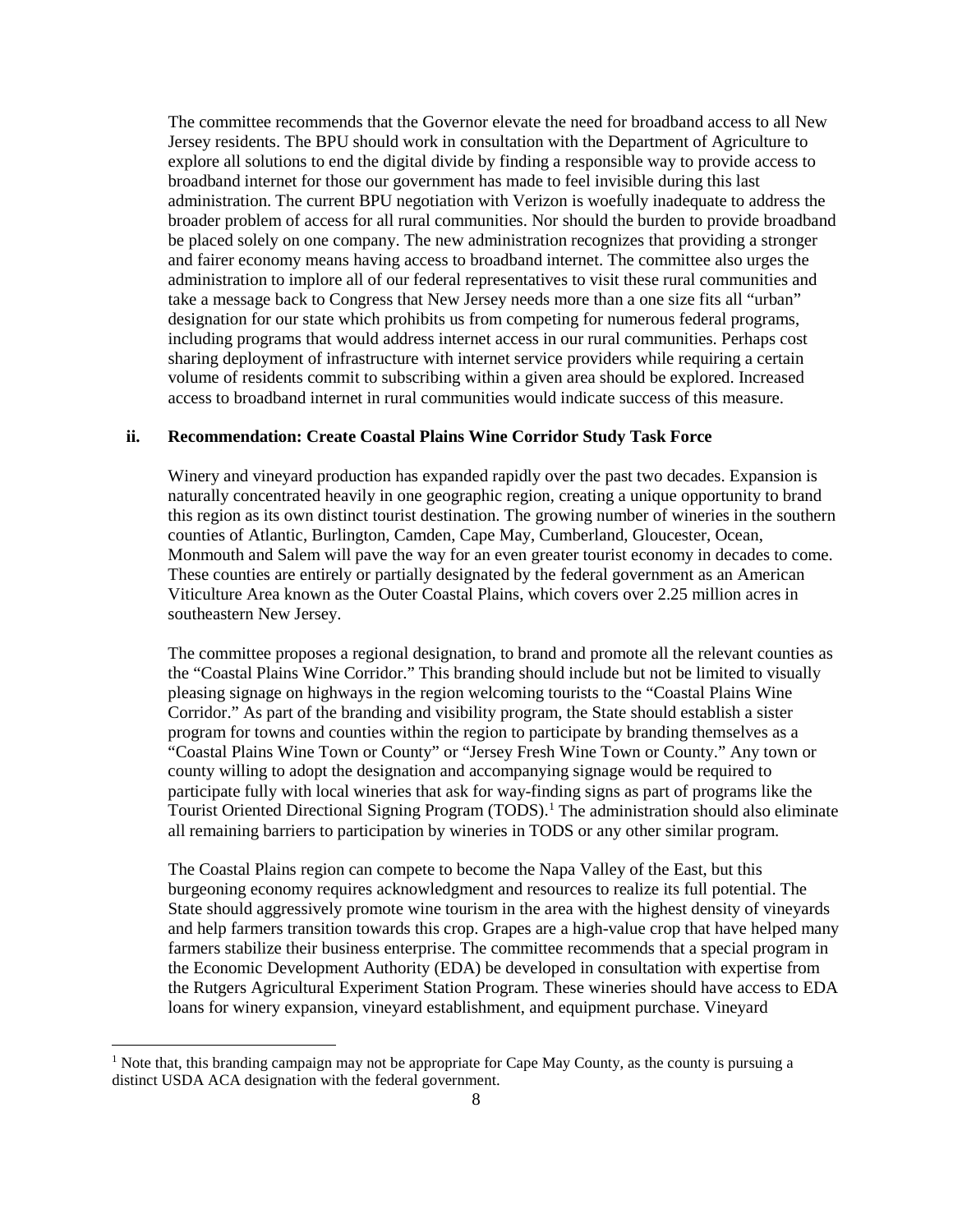expansion will also help alleviate the grape shortage, an issue that has been raised annually at the State Agricultural Convention. Loan programs will assist with the high cost of establishing vineyards since it takes years before grapes can be harvested for profit.

Establishing the "Coastal Plain Wine Corridor" will have some hard costs, including sign creation, purchasing and placement costs. The Division of Travel and Tourism should also produce materials promoting the region as well as a landing page with information about the wineries in the "Coastal Plains Wine Corridor." The measure of success for the program is an increase in wine tourism as well as a reduction in the grape shortage.